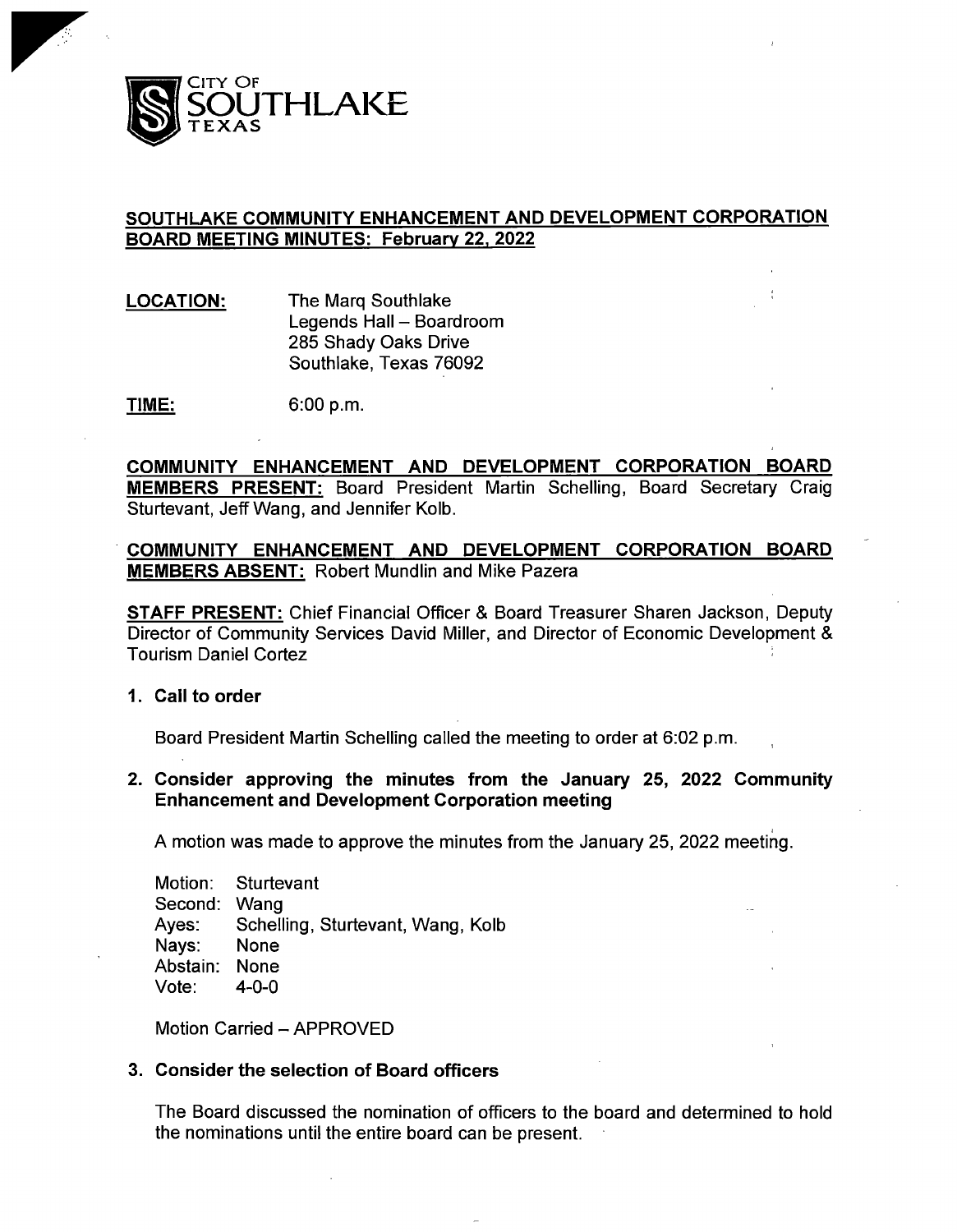A motion was made to table the selection of Board officers until the next scheduled Board meeting.

Motion: Sturtevant Second: Wang<br>Aves: Schell Schelling, Sturtevant, Wang, Kolb<br>None Navs: Abstain: None Vote: 4-0-0

Motion Carried — APPROVED

### 4. Economic Development

### a. City of Southlake— State of the Local Economy Presentation

Director of Economic Development& Tourism Daniel Cortez provided the Board <sup>a</sup> presentation on the state of the economy in Southlake. As part of the presentation, he made the following observations:

- Unemployment is at 2. 8% locally, which is at the pre-pandemic levels and goals set by the Economic Development Master Plan Addendum.
- The number of residential permits has decreased in 2021 to 74 new homes while the average sales price of homes has increased to \$1,250,862 which represents an almost \$300,000 increase from the year prior.
- The City has had a healthy 2021 in terms of occupancy rates in both sectors of office, which is 85%, and retail, which is 94%. The City also saw an increase in new business openings with approximately 79 new business openings.
- Sales Tax has also seen a healthy increase from previous years. Fiscal Year 2021 saw an almost 17% increase in Sales' Tax and the last three months of the 2021 calendar year saw record sales tax revenues.
- Local Demographics also experienced several changes in the 2020 census from the previous. Population in Southlake rose from 26,575 to 31, 265. The median age increased from 39.5 to 42.6. The ethnic makeup shifted with Asian, Hispanic or Latino and Two or More Races doubling in percentage size since 2010.

## 5. Staff Reports

#### a. Financial Reports

 $\overline{1}$ 

# i. The Marq Southlake financial highlights and membership sales report

Chief Financial Officer Sharen Jackson provided information about Champions Club membership trends and revenue. She informed the Board that the City is trending at 88% cost recovery as of the date of the meeting with a target of 65% for the year. She noted that Champions Club is at 97% cost recovery for the year and that this is demonstrated by the new high numbers of

2